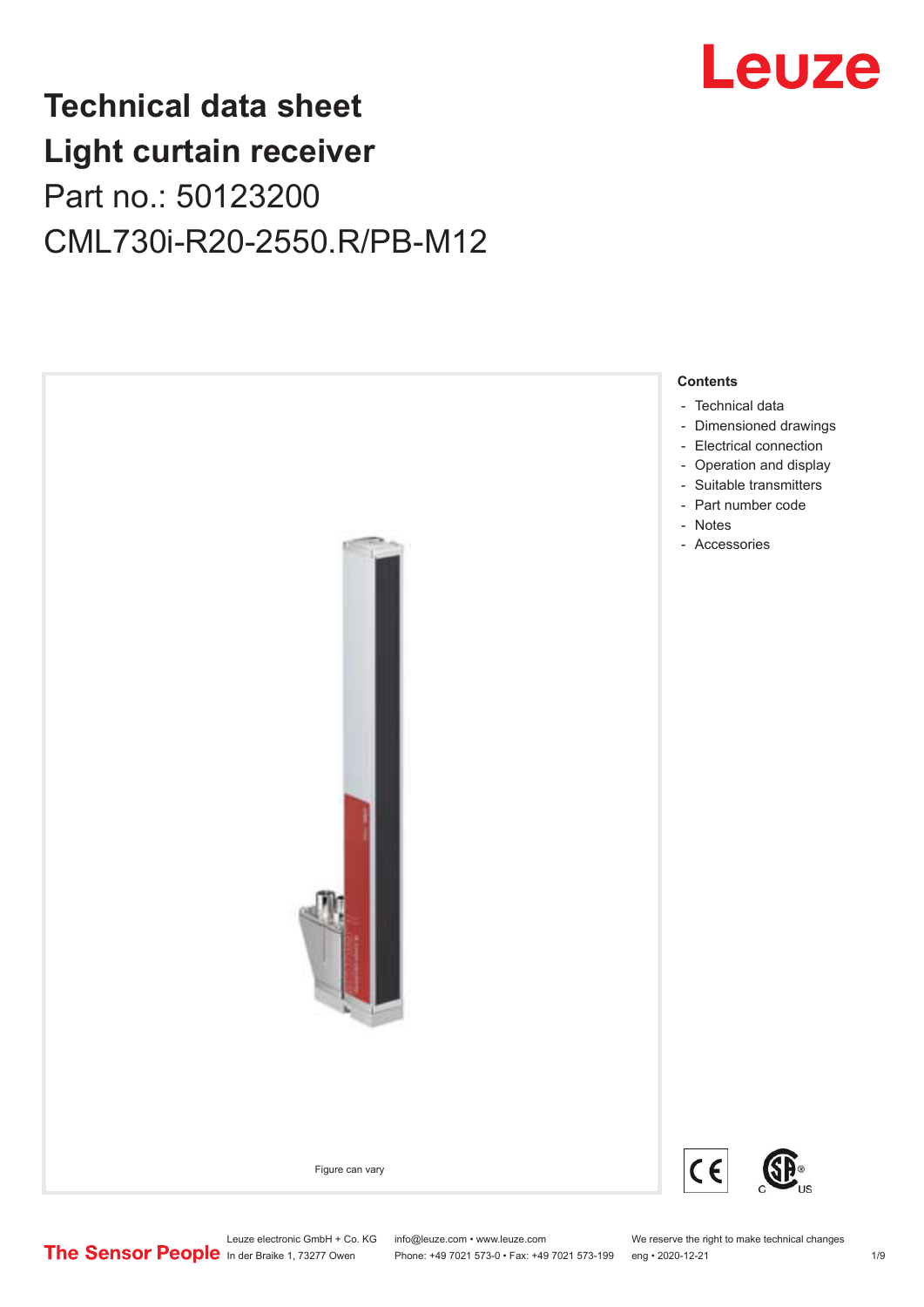Ŷ.

### <span id="page-1-0"></span>**Technical data**

# Leuze

#### **Basic data**

| Series                                         | 730                                        |
|------------------------------------------------|--------------------------------------------|
| <b>Operating principle</b>                     | Throughbeam principle                      |
| Device type                                    | Receiver                                   |
| <b>Contains</b>                                | Accessories for the use of the BT-2R1      |
| <b>Application</b>                             | Detection of transparent objects           |
|                                                | Object measurement                         |
|                                                |                                            |
| <b>Special version</b>                         |                                            |
| <b>Special version</b>                         | Crossed-beam scanning                      |
|                                                | Diagonal-beam scanning                     |
|                                                | Parallel-beam scanning                     |
|                                                |                                            |
| <b>Optical data</b>                            |                                            |
| <b>Operating range</b>                         | Guaranteed operating range                 |
| <b>Operating range</b>                         | $0.39.5$ m                                 |
| Operating range, transparent media             | 0.33.5m                                    |
| <b>Operating range limit</b>                   | Typical operating range                    |
| <b>Operating range limit</b>                   | $0.212$ m                                  |
| <b>Measurement field length</b>                | 2.550 mm                                   |
| <b>Number of beams</b>                         | 128 Piece(s)                               |
| Beam spacing                                   | 20 mm                                      |
|                                                |                                            |
| Measurement data                               |                                            |
| Minimum object diameter                        | 30 mm                                      |
|                                                |                                            |
| <b>Electrical data</b>                         |                                            |
| <b>Protective circuit</b>                      | Polarity reversal protection               |
|                                                | Short circuit protected                    |
|                                                | <b>Transient protection</b>                |
|                                                |                                            |
| Performance data                               |                                            |
| Supply voltage $U_{B}$                         | 18  30 V, DC                               |
| <b>Residual ripple</b>                         | 0  15 %, From $U_{\rm B}$                  |
| <b>Open-circuit current</b>                    | 0  435 mA, The specified values refer      |
|                                                | to the entire package consisting of trans- |
|                                                | mitter and receiver.                       |
| Inputs/outputs selectable                      |                                            |
| Output current, max.                           | 100 mA                                     |
| Input resistance                               | $6,000$ $\Omega$                           |
| Number of inputs/outputs selectable 2 Piece(s) |                                            |
| <b>Type</b>                                    | Inputs/outputs selectable                  |
| Voltage type, outputs                          | DC                                         |
| Switching voltage, outputs                     | Typ. $U_R / 0 V$                           |
| Voltage type, inputs                           | DC                                         |
| Switching voltage, inputs                      | high: ≥6V                                  |
|                                                | $low: 4V$                                  |
|                                                |                                            |
| Input/output 1                                 |                                            |
| Activation/disable delay                       | 1 <sub>ms</sub>                            |
|                                                |                                            |
| <b>Timing</b>                                  |                                            |
| Cycle time                                     | 1.43 ms                                    |
| Response time per beam                         | 10 µs                                      |
|                                                |                                            |
| Interface                                      |                                            |
| Type                                           | PROFIBUS DP                                |

| <b>PROFIBUS DP</b>                 |                              |  |
|------------------------------------|------------------------------|--|
| <b>Function</b>                    | Process                      |  |
| <b>Service interface</b>           |                              |  |
| Type                               | IO-Link                      |  |
| <b>IO-Link</b>                     |                              |  |
| <b>Function</b>                    | Configuration via software   |  |
|                                    | Service                      |  |
|                                    |                              |  |
| <b>Connection</b>                  |                              |  |
| <b>Number of connections</b>       | 2 Piece(s)                   |  |
| Plug outlet                        | Rear side                    |  |
| <b>Connection 1</b>                |                              |  |
| <b>Function</b>                    | Configuration interface      |  |
|                                    | Connection to transmitter    |  |
|                                    | Signal IN                    |  |
|                                    | Signal OUT                   |  |
|                                    | Voltage supply               |  |
| <b>Type of connection</b>          | Connector                    |  |
| <b>Thread size</b>                 | M12                          |  |
|                                    | Male                         |  |
| <b>Type</b>                        |                              |  |
| <b>Material</b>                    | Metal                        |  |
| No. of pins                        | 8-pin<br>A-coded             |  |
| Encoding                           |                              |  |
| <b>Connection 2</b>                |                              |  |
| <b>Function</b>                    | <b>BUS IN</b>                |  |
|                                    | <b>BUS OUT</b>               |  |
| Type of connection                 | Connector                    |  |
| <b>Thread size</b>                 | M12                          |  |
| Type                               | Female                       |  |
| <b>Material</b>                    | Metal                        |  |
| No. of pins                        | 5 -pin                       |  |
| Encoding                           | B-coded                      |  |
|                                    |                              |  |
| <b>Mechanical data</b>             |                              |  |
| Design                             | Cubic                        |  |
| Dimension (W x H x L)              | 29 mm x 35.4 mm x 2.583 mm   |  |
| <b>Housing material</b>            | Metal                        |  |
| <b>Metal housing</b>               | Aluminum                     |  |
| Lens cover material                | Plastic                      |  |
| Net weight<br><b>Housing color</b> | 2,650 g                      |  |
| <b>Type of fastening</b>           | Silver<br>Groove mounting    |  |
|                                    | Via optional mounting device |  |
|                                    |                              |  |
| <b>Operation and display</b>       |                              |  |
| Type of display                    | LED                          |  |
|                                    | OLED display                 |  |
| <b>Number of LEDs</b>              | 2 Piece(s)                   |  |
| Type of configuration              | Software                     |  |
|                                    | Teach-in                     |  |
| <b>Operational controls</b>        | Membrane keyboard            |  |
|                                    |                              |  |
| Environmental data                 |                              |  |
| Ambient temperature, operation     | $-3060 °C$                   |  |
| Ambient temperature, storage       | $-40$ 70 °C                  |  |
|                                    |                              |  |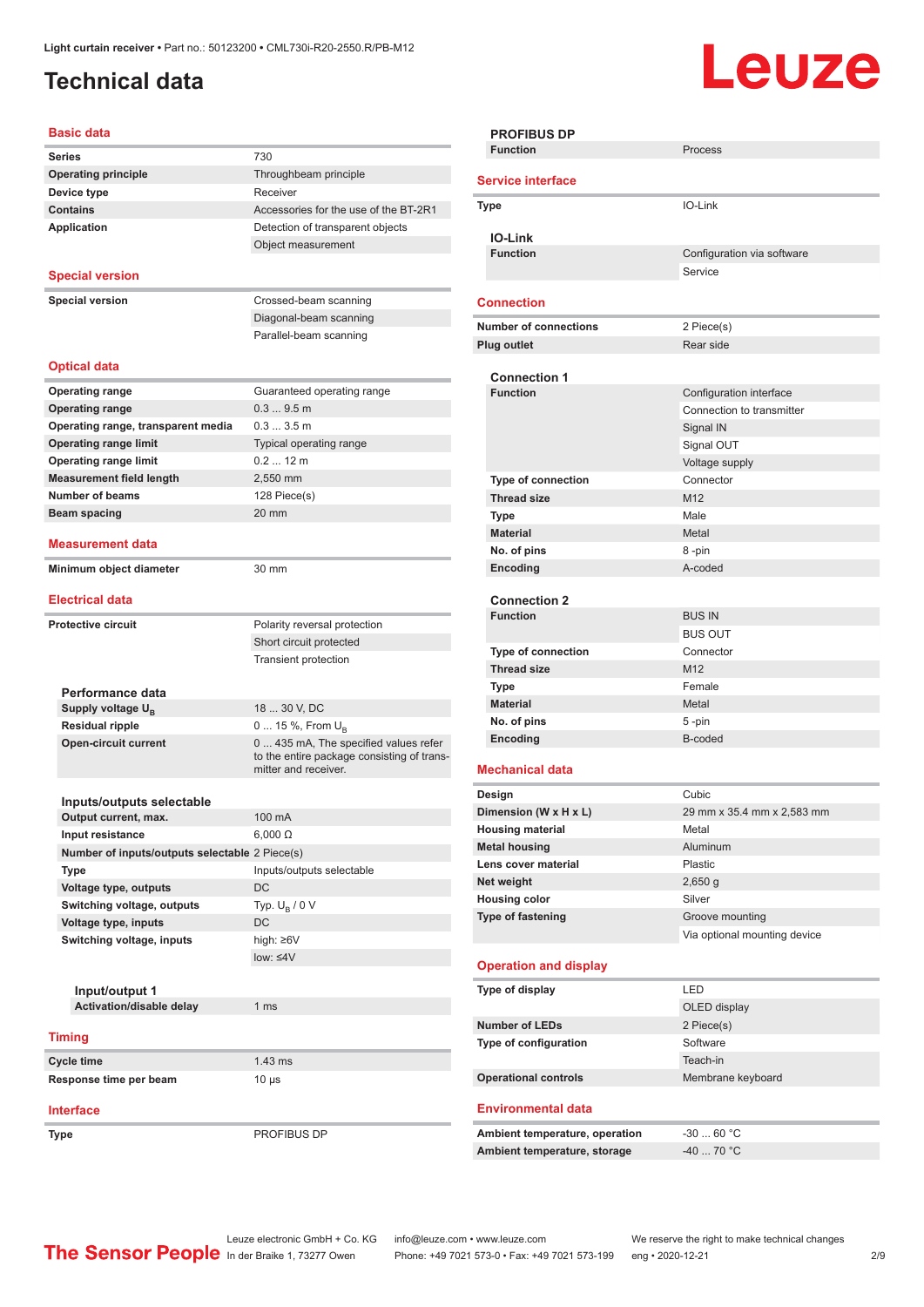### **Technical data**

## Leuze

#### **Certifications**

| Degree of protection     | IP 65         |
|--------------------------|---------------|
| <b>Protection class</b>  | Ш             |
| <b>Certifications</b>    | c CSA US      |
| <b>Standards applied</b> | IEC 60947-5-2 |
|                          |               |

#### **Classification**

| <b>Customs tariff number</b> | 90314990 |
|------------------------------|----------|
| eCl@ss 5.1.4                 | 27270910 |
| eCl@ss 8.0                   | 27270910 |
| eCl@ss 9.0                   | 27270910 |
| eCl@ss 10.0                  | 27270910 |
| eCl@ss 11.0                  | 27270910 |
| <b>ETIM 5.0</b>              | EC002549 |
| <b>ETIM 6.0</b>              | EC002549 |
| <b>ETIM 7.0</b>              | EC002549 |
|                              |          |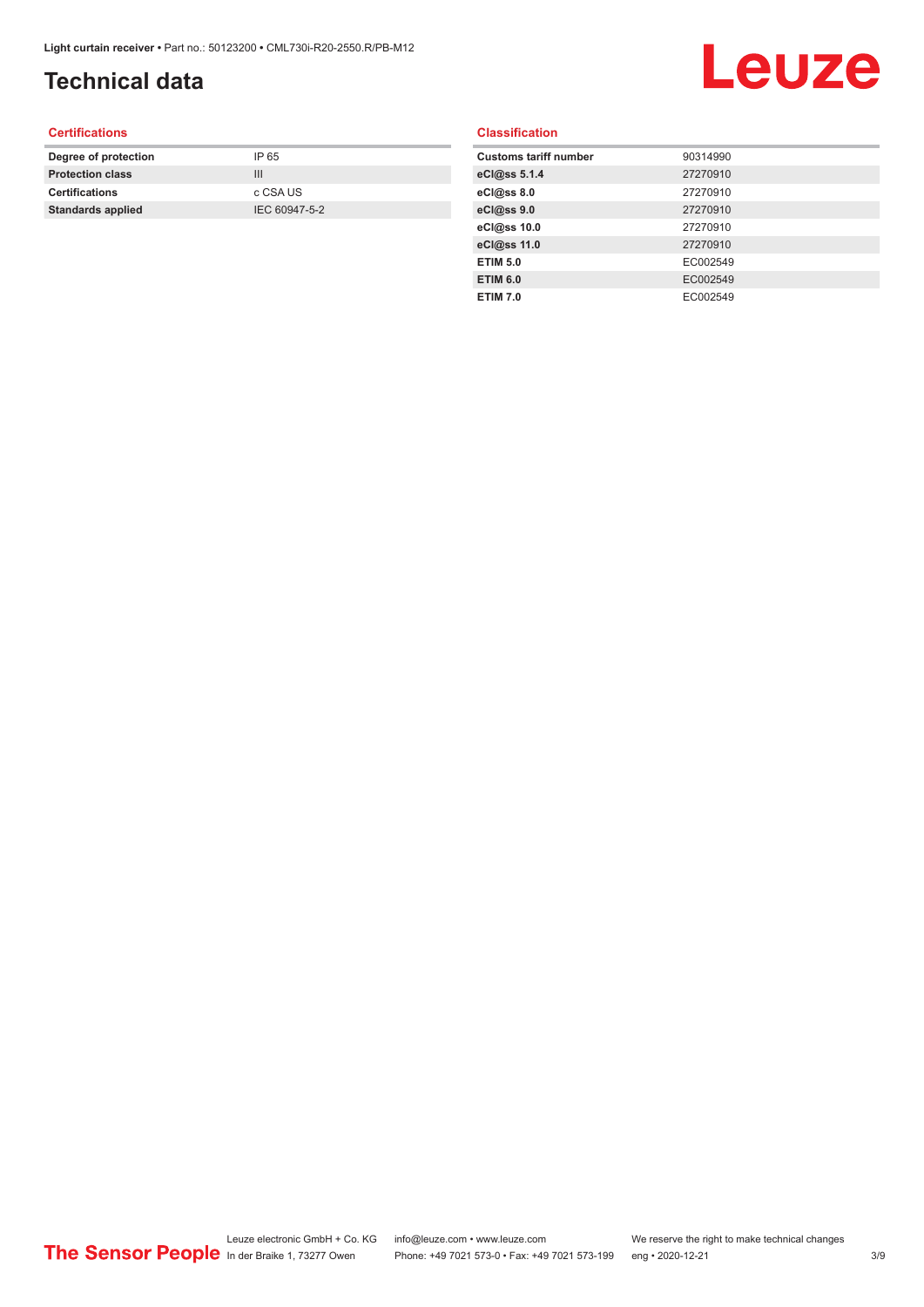#### <span id="page-3-0"></span>**Dimensioned drawings**

All dimensions in millimeters



- A Beam spacing 20 mm
- B Measurement field length 2550 mm
- F M6 thread
- G Fastening groove
- L Profile length 2568 mm
- T Transmitter
- R Receiver
- Y 5 mm

**Leuze**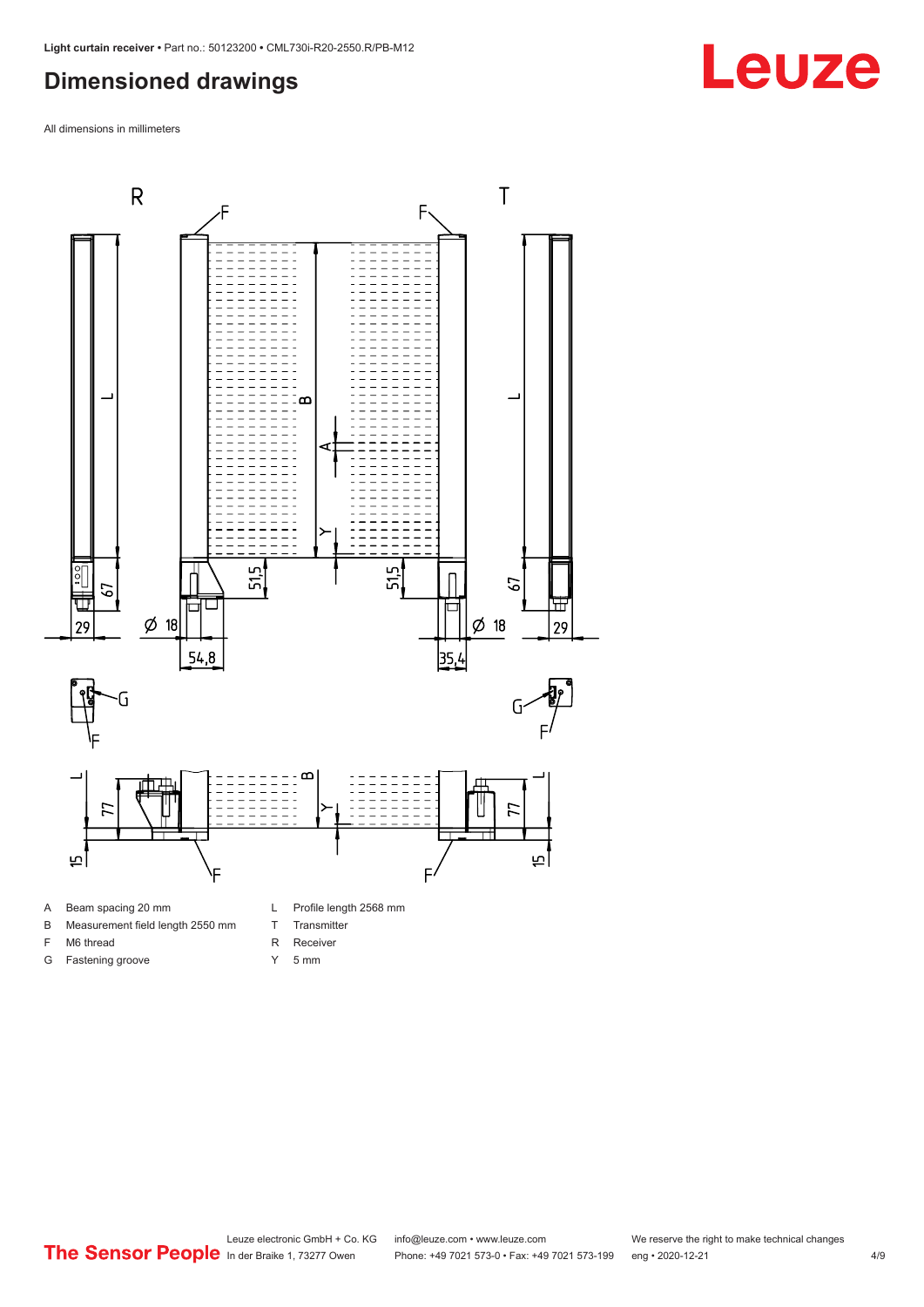#### <span id="page-4-0"></span>**Dimensioned drawings**





A PWR / SW IN / OUT B BUS IN / OUT

## **Electrical connection**

**Connection 1**

| <b>Function</b>    | Configuration interface   |
|--------------------|---------------------------|
|                    | Connection to transmitter |
|                    | Signal IN                 |
|                    | Signal OUT                |
|                    | Voltage supply            |
| Type of connection | Connector                 |
| <b>Thread size</b> | M12                       |
| <b>Type</b>        | Male                      |
| <b>Material</b>    | Metal                     |
| No. of pins        | 8-pin                     |
| Encoding           | A-coded                   |

#### **Pin Pin assignment**

| 1              | $V +$            |  |  |
|----------------|------------------|--|--|
| $\overline{2}$ | I/O <sub>1</sub> |  |  |
| 3              | <b>GND</b>       |  |  |
| $\overline{4}$ | IO-Link          |  |  |
| 5              | I/O <sub>2</sub> |  |  |
| 6              | RS 485 Tx+       |  |  |
| 7              | RS 485 Tx+       |  |  |
| 8              | <b>FE/SHIELD</b> |  |  |
|                |                  |  |  |



#### **Connection 2**

| <b>Function</b>    | <b>BUS IN</b>  |
|--------------------|----------------|
|                    | <b>BUS OUT</b> |
| Type of connection | Connector      |
| <b>Thread size</b> | M12            |
| <b>Type</b>        | Female         |
| <b>Material</b>    | Metal          |
| No. of pins        | $5 - pin$      |
| Encoding           | B-coded        |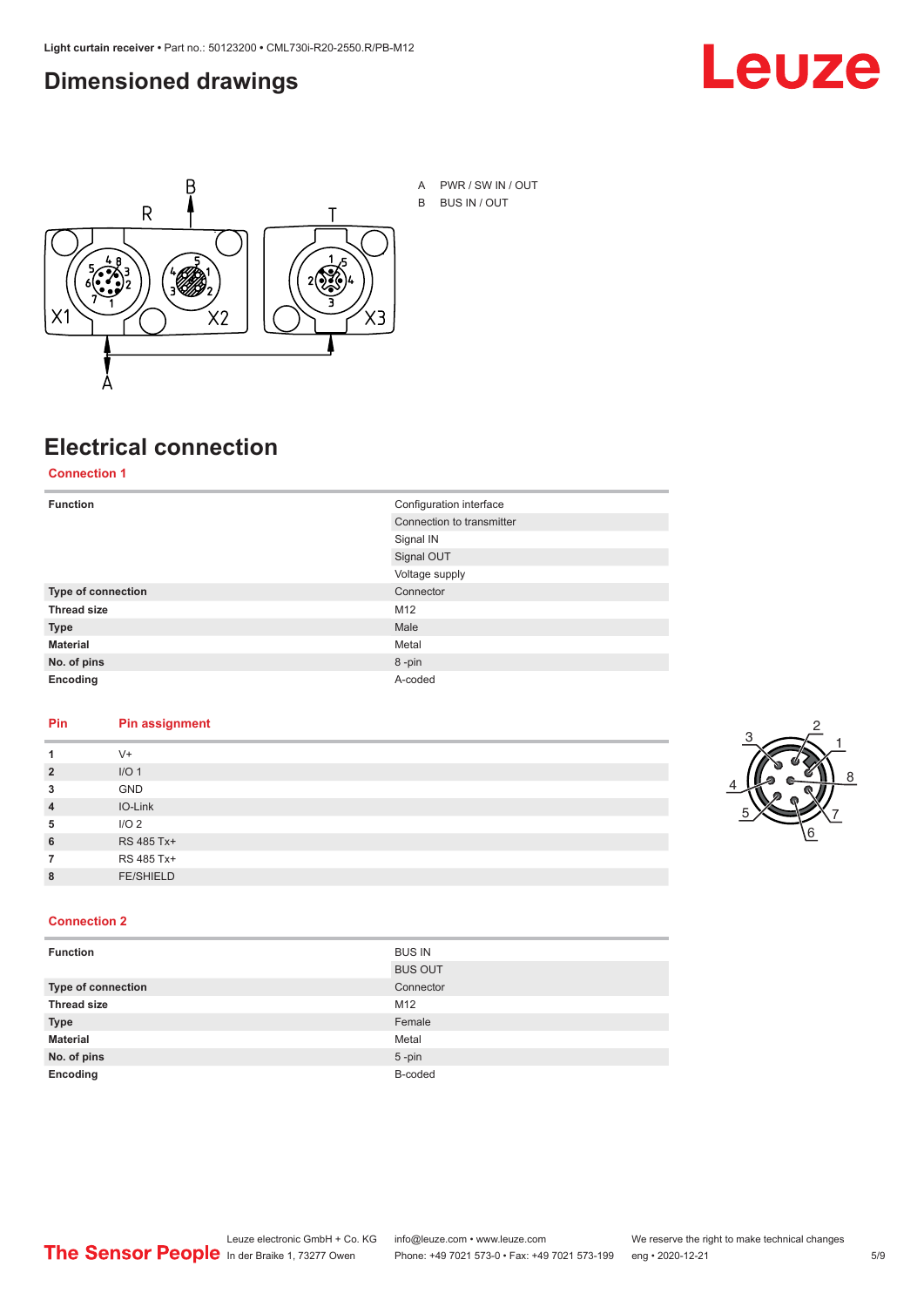### <span id="page-5-0"></span>**Electrical connection**

#### **Pin Pin assignment 1** V+ **2** Tx-**3** PB GND **4** Tx+ **5** FE/SHIELD 3 2 1 5 4



| <b>LED</b>     | <b>Display</b>           | <b>Meaning</b>                         |
|----------------|--------------------------|----------------------------------------|
|                | Green, continuous light  | Operational readiness                  |
|                | Green, flashing          | Teach / error                          |
| $\overline{2}$ | Yellow, continuous light | Light path free, with function reserve |
|                | Yellow, flashing         | No function reserve                    |
|                | Off                      | Object detected                        |

#### **Suitable transmitters**

| Part no. | <b>Designation</b>         | <b>Article</b>               | <b>Description</b>                                                          |
|----------|----------------------------|------------------------------|-----------------------------------------------------------------------------|
| 50118981 | CML730i-T20-<br>2550.R-M12 | Light curtain<br>transmitter | Operating range: 0.3  9.5 m<br>Connection: Connector, M12, Rear side, 5-pin |

### **Part number code**

Part designation: **CML7XXi-YZZ-AAAA.BCCCDDD-EEEFFF**

| <b>CML</b>  | <b>Operating principle</b><br>Measuring light curtain                                                                                     |
|-------------|-------------------------------------------------------------------------------------------------------------------------------------------|
| 7XXi        | <b>Series</b><br>720i: 720i series<br>730i: 730i series                                                                                   |
| Y           | Device type<br>T: transmitter<br>R: receiver                                                                                              |
| <b>ZZ</b>   | <b>Beam spacing</b><br>05:5 mm<br>10:10 mm<br>20:20 mm<br>40:40 mm                                                                        |
| <b>AAAA</b> | Measurement field length [mm], dependent on beam spacing                                                                                  |
| в           | Equipment<br>A: connector outlet, axial<br>R: rear connector outlet                                                                       |
| <b>CCC</b>  | Interface<br>L: IO-Link<br>/CN: CANopen<br>/PB: PROFIBUS<br>/PN: PROFINET<br>/CV: Analog current and voltage output<br>/D3: RS 485 Modbus |



**Leuze**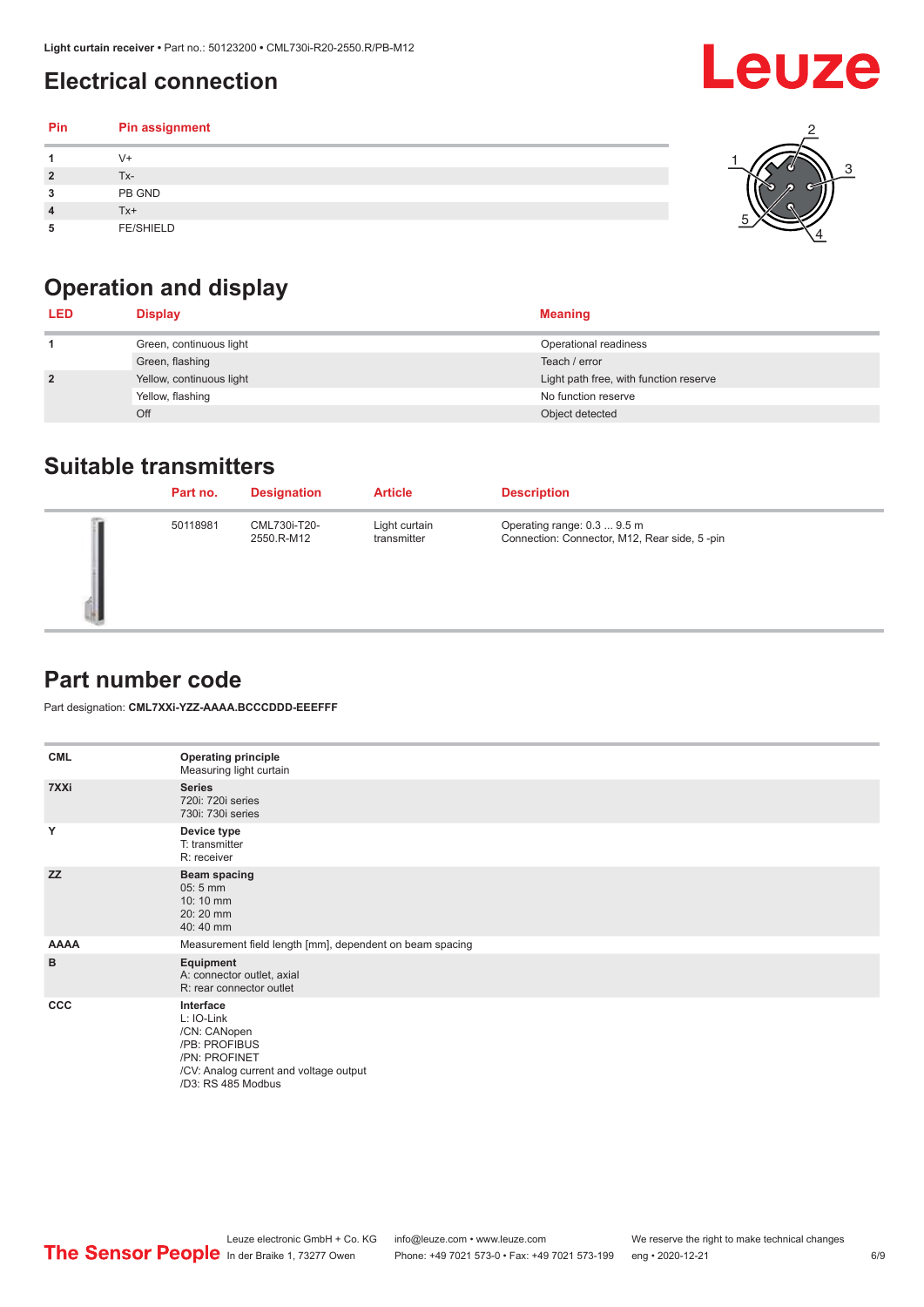#### <span id="page-6-0"></span>**Part number code**



| <b>DDD</b>  | <b>Special equipment</b><br>-PS: Power Setting                                                  |
|-------------|-------------------------------------------------------------------------------------------------|
| <b>EEE</b>  | <b>Electrical connection</b><br>M12: M12 connector                                              |
| <b>FFF</b>  | -EX: Explosion protection                                                                       |
| <b>Note</b> |                                                                                                 |
|             | $\&$ A list with all available device types can be found on the Leuze website at www.leuze.com. |

#### **Notes**

| Observe intended use!                                                                                                                                                                                                            |
|----------------------------------------------------------------------------------------------------------------------------------------------------------------------------------------------------------------------------------|
| $\%$ This product is not a safety sensor and is not intended as personnel protection.<br>$\%$ The product may only be put into operation by competent persons.<br>$\%$ Only use the product in accordance with its intended use. |
|                                                                                                                                                                                                                                  |



#### **For UL applications:**

ª For UL applications, use is only permitted in Class 2 circuits in accordance with the NEC (National Electric Code). ª These proximity switches shall be used with UL Listed Cable assemblies rated 30V, 0.5A min, in the field installation, or equivalent (categories: CYJV/ CYJV7 or PVVA/PVVA7)

#### **Accessories**

### Connection technology - Connection cables

|        | Part no. | <b>Designation</b>     | <b>Article</b>   | <b>Description</b>                                                                                                                                         |
|--------|----------|------------------------|------------------|------------------------------------------------------------------------------------------------------------------------------------------------------------|
| 2<br>W | 50132079 | KD U-M12-5A-V1-<br>050 | Connection cable | Connection 1: Connector, M12, Axial, Female, A-coded, 5-pin<br>Connection 2: Open end<br>Shielded: No<br>Cable length: 5,000 mm<br>Sheathing material: PVC |

#### Connection technology - Y distribution cables

|        |   | Part no. | <b>Designation</b>          | <b>Article</b>        | <b>Description</b>                                                                                                                                                                                                                                                                                  |
|--------|---|----------|-----------------------------|-----------------------|-----------------------------------------------------------------------------------------------------------------------------------------------------------------------------------------------------------------------------------------------------------------------------------------------------|
| 圔<br>⋿ | Ø | 50118183 | K-Y1 M12A-5m-<br>M12A-S-PUR | Interconnection cable | Connection 1: Connector, M12, Axial, Female, A-coded, 5-pin<br>Connection 2: Connector, M12, Axial, Male, A-coded, 5-pin<br>Connection 3: Connector, M12, Axial, Female, A-coded, 8-pin<br>Shielded: Yes<br>Cable length fork 1: 5,000 mm<br>Cable length fork 2: 150 mm<br>Sheathing material: PUR |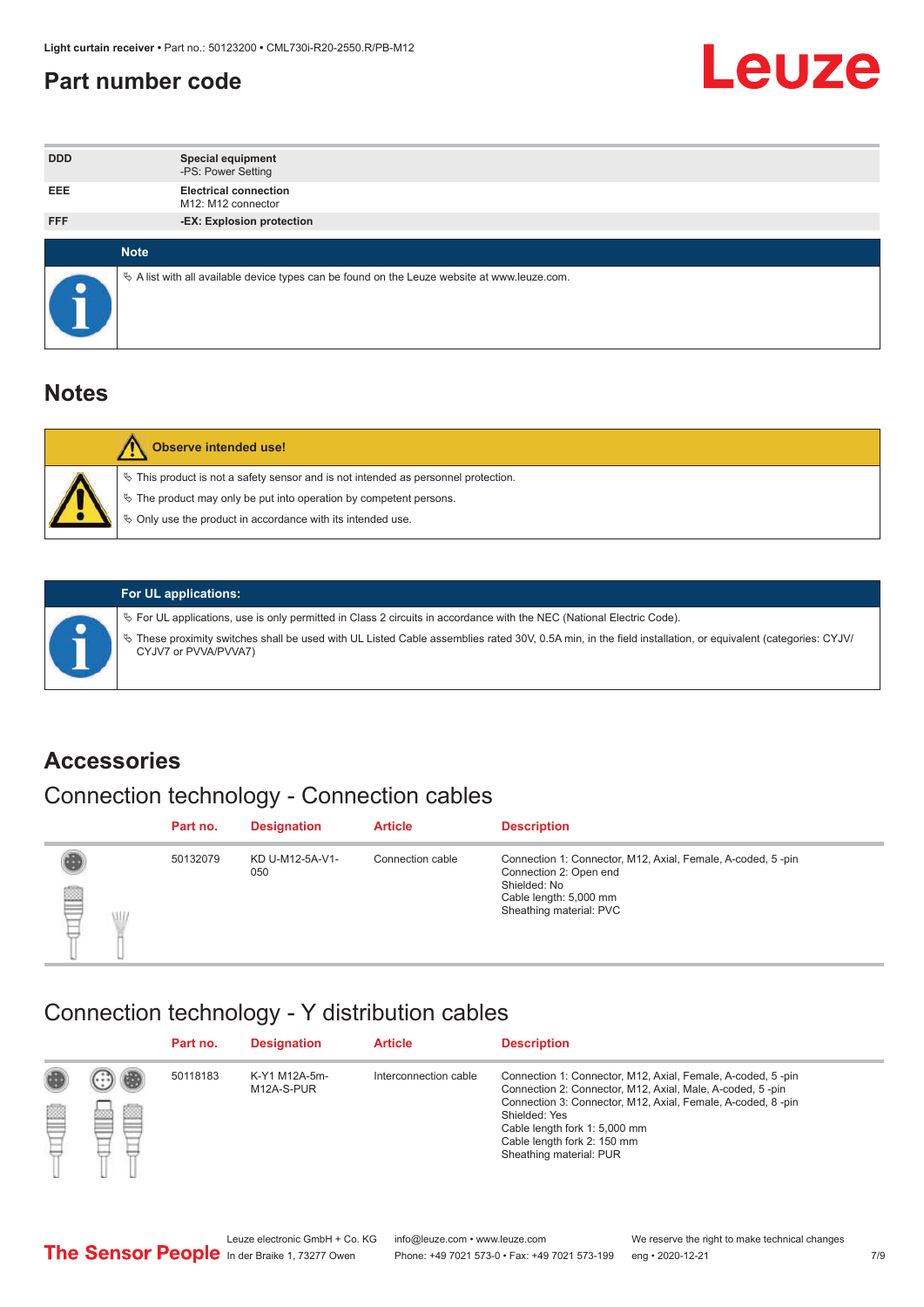#### **Accessories**

## **Leuze**

|   |            | Part no. | <b>Designation</b>           | <b>Article</b>        | <b>Description</b>                                                                                                                                                                                                                                                                             |
|---|------------|----------|------------------------------|-----------------------|------------------------------------------------------------------------------------------------------------------------------------------------------------------------------------------------------------------------------------------------------------------------------------------------|
| œ | 83<br>toni | 50123265 | K-YPB M12A-5m-<br>M12A-S-PUR | Interconnection cable | Suitable for interface: PROFIBUS DP<br>Connection 1: Connector, M12, Axial, Male, B-coded, 5-pin<br>Connection 2: Cable with connector, M12, Axial, Female, B-coded, 5-pin<br>Connection 3: Cable with connector, M12, Axial, Male, B-coded, 5-pin<br>Shielded: Yes<br>Sheathing material: PUR |

### Mounting technology - Mounting brackets

|               | Part no. | <b>Designation</b> | <b>Article</b>      | <b>Description</b>                                                                                                                                                                                                        |
|---------------|----------|--------------------|---------------------|---------------------------------------------------------------------------------------------------------------------------------------------------------------------------------------------------------------------------|
| $\frac{1}{2}$ | 50142900 | BT 700M.5-2SET     | Mounting device set | Design of mounting device: Bracket mounting<br>Fastening, at system: Through-hole mounting, T slotted hole<br>Mounting bracket, at device: Screw type, Sliding block<br>Type of mounting device: Rigid<br>Material: Steel |

### Mounting technology - Swivel mounts

| Part no. | <b>Designation</b> | <b>Article</b>       | <b>Description</b>                                                                                                                                          |
|----------|--------------------|----------------------|-------------------------------------------------------------------------------------------------------------------------------------------------------------|
| 429046   | <b>BT-2R1</b>      | Mounting bracket set | Fastening, at system: Through-hole mounting<br>Mounting bracket, at device: Clampable<br>Type of mounting device: Turning, 360°<br>Material: Metal, Plastic |

### Configuration devices

| Part no. | <b>Designation</b>             | <b>Article</b>  | <b>Description</b>                                                       |
|----------|--------------------------------|-----------------|--------------------------------------------------------------------------|
| 50121098 | SET MD12-US2-IL1.1<br>$+$ Zub. | Diagnostics set | Interface: USB<br>Connections: 2 Piece(s)<br>Degree of protection: IP 20 |

#### Services

| Part no. | <b>Designation</b> | <b>Article</b>   | <b>Description</b>                                                                                                                                                                                                                                                                                                                                                                                                              |
|----------|--------------------|------------------|---------------------------------------------------------------------------------------------------------------------------------------------------------------------------------------------------------------------------------------------------------------------------------------------------------------------------------------------------------------------------------------------------------------------------------|
| S981001  | CS10-S-110         | Start-up support | Details: Performed at location of customer's choosing, duration: max. 10<br>hours.<br>Conditions: Devices and connection cables are already mounted, price not<br>including travel costs and, if applicable, accommodation expenses.<br>Restrictions: No mechanical (mounting) and electrical (wiring) work<br>performed, no changes (attachments, wiring, programming) to third-party<br>components in the nearby environment. |
| S981005  | CS10-T-110         | Product training | Details: Location and content to be agreed upon, duration: max. 10 hours.<br>Conditions: Price not including travel costs and, if applicable, accommodation<br>expenses.<br>Restrictions: Travel costs and accommodation expenses charged separately<br>and according to expenditure.                                                                                                                                           |